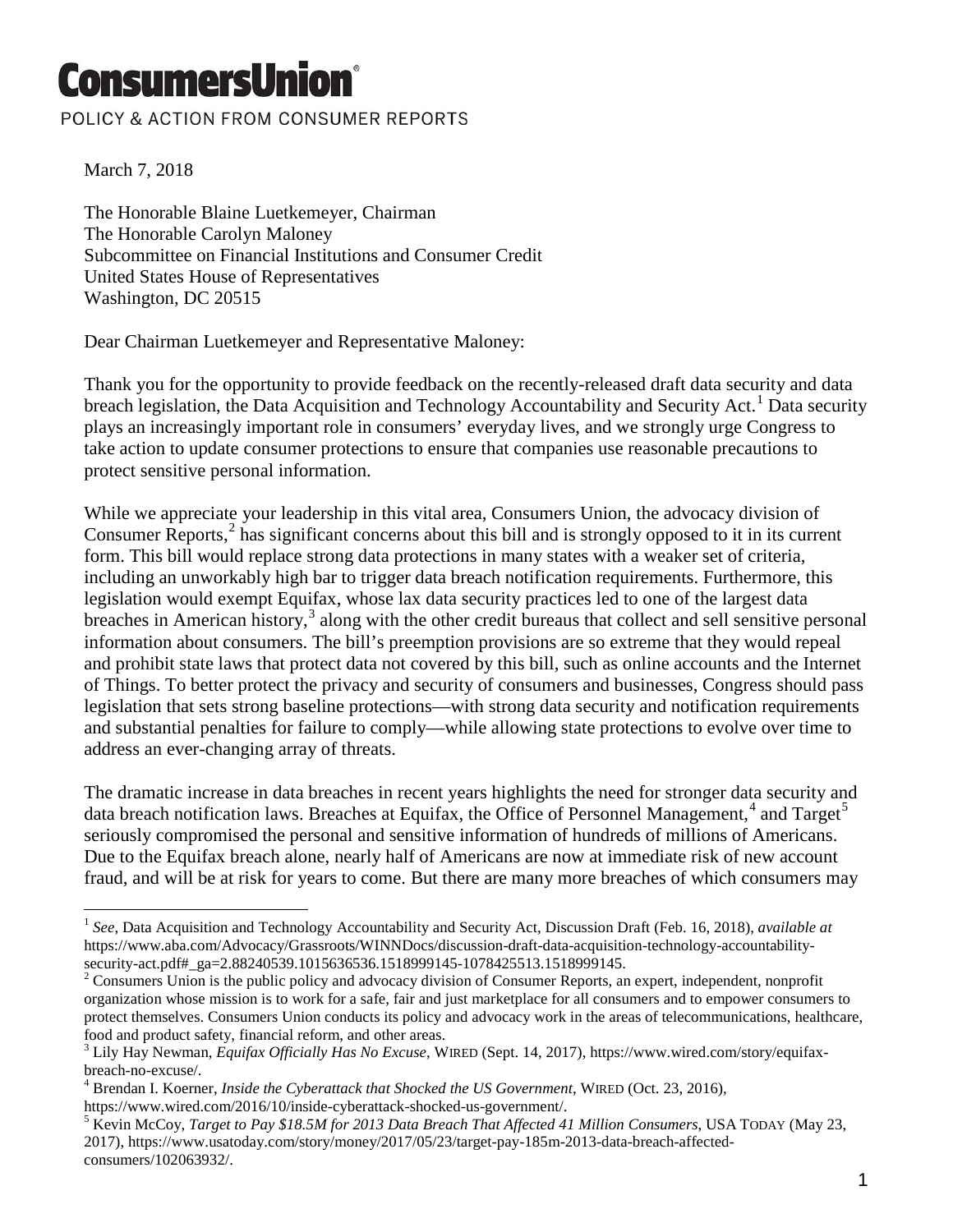not be aware. In 2016, there were nearly 1,000 data security incidents involving financial institutions alone.<sup>[6](#page-1-0)</sup> These breaches are costly for Americans: the following year, identity theft cost Americans nearly  $$17$  $$17$  billion.<sup>7</sup>

Data breaches are harmful for businesses, too, costing them an average of \$3.62 million globally in 2017.<sup>[8](#page-1-2)</sup> Summit Credit Union of Madison, Wisconsin recently testified that fraudulent charges related to data breaches cost them hundreds of thousands of dollars in 2017, not even counting the costs to replace credit and debit cards and for staff time to help resolve issues.<sup>[9](#page-1-3)</sup> And as Javelin points out, "[D]ata breaches are causing consumers to lose trust in institutions[,]" as they increasingly feel that companies need to do a better job of securing their data.<sup>[10](#page-1-4)</sup> Furthermore, about 18% of breaches involved state-affiliated actors<sup>[11](#page-1-5)</sup> (and were responsible for over half of the breaches at educational institutions)<sup>[12](#page-1-6)</sup> suggesting that our national security is at stake as well.

Above all, any federal legislation must not simply replace existing state protections with a weaker federal standard but should instead affirmatively advance the state of data security in this country. Fortyeight states have data breach notification laws in place, $13$  many of which have considerably stronger standards for notification than the draft legislation. Additionally, fifteen states have already passed data security laws requiring reasonable safeguards for personal information.<sup>[14](#page-1-8)</sup> Replacing these protections with the rules in the Data Acquisition and Technology Accountability and Security Act would in many cases leave consumers *worse* off than they are today.

To improve this bill, we recommend the following changes:

- **Amend the bill to cover Equifax and other financial institutions:** As currently drafted, this bill would not apply to companies such as Equifax. As the Equifax breach demonstrated, these companies lack adequate data security regulations. Currently, they are covered by the Gramm-Leach-Bliley Safeguards Rule, which requires reasonable data security for financial institutions, but does not provide comprehensive breach notification requirements, or fines for violations.<sup>[15](#page-1-9)</sup> As a first step, this bill should be expanded to cover these institutions.
- **Expand the scope of covered information beyond financial data:** Some states have revised their breach notification rules to include online accounts for email, photo storage, and social

<span id="page-1-0"></span><sup>6</sup> *2017 Data Breach Investigations Report*, 10th ed., VERIZON 19 (2017), http://www.verizonenterprise.com/verizon-insights- $\overline{a}$ 

<span id="page-1-1"></span>Identity Fraud Hits All Time High with 16.7 Million Victims in 2017, According to New Javelin Strategy & Research Study, JAVELIN (Feb. 6, 2018), https://www.javelinstrategy.com/press-release/identity-fraud-hits-all-time-high-167-million-us-

<span id="page-1-3"></span><span id="page-1-2"></span>

victims-2017-according-new-javelin [hereinafter JAVELIN STUDY].<br>
<sup>8</sup> Cost of Data Breach Study, IBM (2017), available at https://www.ibm.com/security/data-breach/index.html.<br>
<sup>9</sup> Written Testimony of Kim M. Sponem Before t

<span id="page-1-5"></span>

<span id="page-1-6"></span>

<span id="page-1-4"></span><sup>&</sup>lt;sup>10</sup> JAVELIN STUDY, *supra* note 7.<br><sup>11</sup> VERIZON DATA BREACH REPORT, *supra* note 6, at 3.<br><sup>12</sup> *Id.* at 18.<br><sup>13</sup> National Conference of State Legislatures, Security Breach Notification Laws (Feb. 6, 2018),

<span id="page-1-8"></span><span id="page-1-7"></span>http://www.ncsl.org/research/telecommunications-and-information-technology/security-breach-notification-laws.aspx. <sup>14</sup> National Conference of State Legislatures, Data Security Laws—Private Sector (Dec. 5, 2017),

http://www.ncsl.org/research/telecommunications-and-information-technology/data-security-laws.aspx. <sup>15</sup> Pub. L. No. 106-102, 113 Stat. 1338 (1999); 16 CFR 314.

<span id="page-1-9"></span>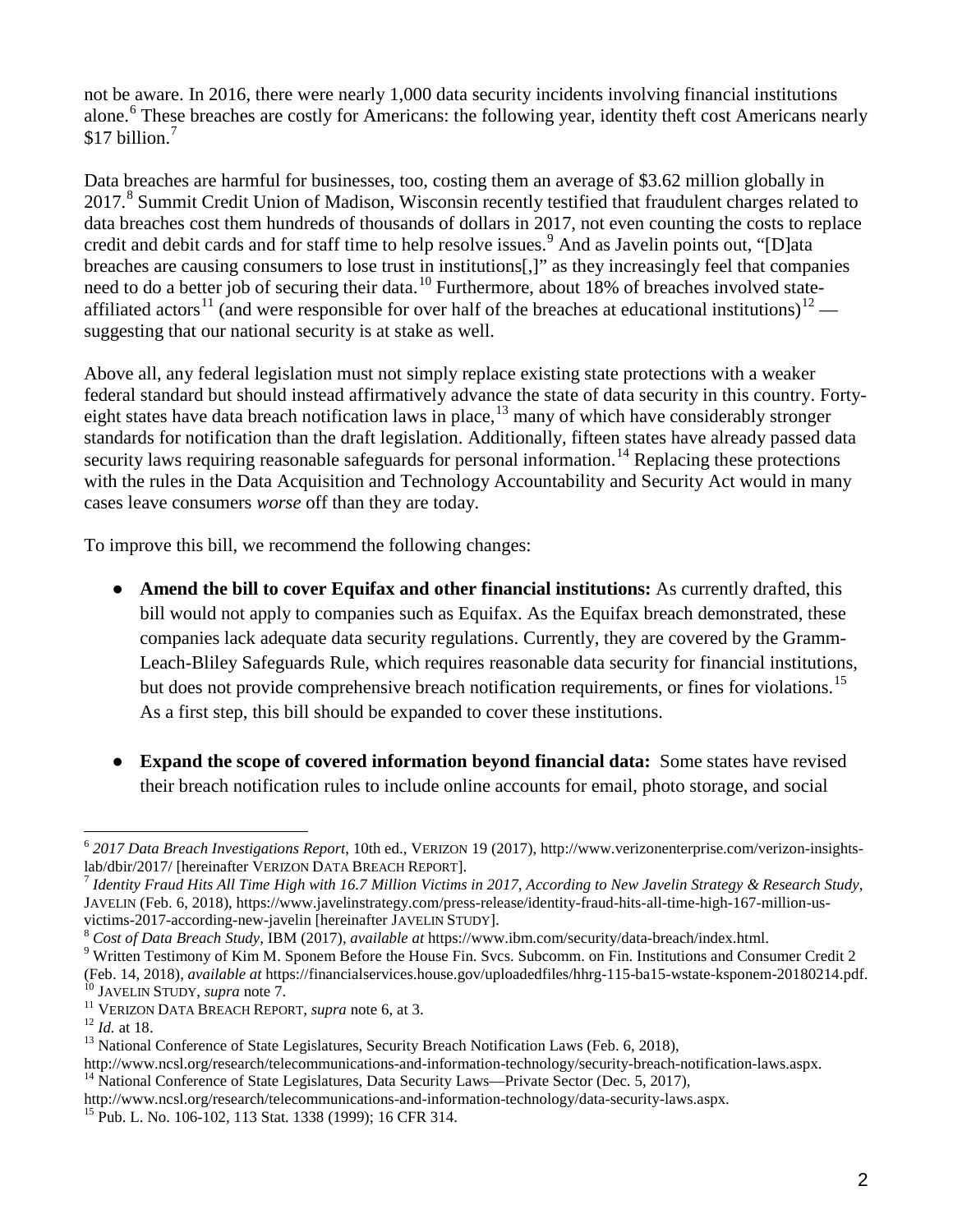media. These types of accounts often include incredibly sensitive information, and consumers should be told if those accounts are compromised. Similarly, data security requirements should be expanded beyond financial data. For example, many Internet of Things devices have infamously poor security, and yet these same devices are in our homes, enabled with cameras and microphones. Developers should be required to embed reasonable security protections in these devices, and other products and services that access sensitive—but non-financial information. And the Federal Trade Commission should be empowered to amend the definition of personal information over time, as technologies and norms evolve.

- **Limit preemption:** This bill not only fails to address sensitive, non-financial data—it wholly preempts state laws that provide security or notification requirements for those types of data. We believe that a federal notification regime should set a floor not a ceiling on consumer rights, but certainly a federal statute should not broadly prohibit state laws from protecting categories of data not covered by a federal bill. The states have been leaders on enacting new protections to deal with evolving threats to personal security: this bill should not freeze protections in time, prohibiting the states from acting to protect their citizens to address future unknown threats.
- **Strengthen notification trigger to notify consumers unless reasonable belief sensitive information not acquired**: Companies should not be left to decide whether to inform consumers that their sensitive information has been affected. The current draft of the bill requires covered entities to notify only if they determine that the compromise of consumer data would create "reasonable risk that the breach has resulted in or will result in identity theft, fraud, or economic loss." Instead, companies should be held to a stronger notification standard: to alert the authorities immediately unless there is a reasonable assessment that sensitive data has not been compromised.
- **Require remediation:** Data breaches leave consumers vulnerable to identity theft. Affected consumers should be provided, at minimum, reimbursement for security freezes and access to free credit monitoring, with no mandatory arbitration clauses, as long as they remain susceptible to identity theft as a result of the breach.
- **Strengthen penalties:** Strong penalties provide important incentives for companies to adhere to data security requirements. Consumers should have the right to file suit against covered entities who fail to comply with the law, so that they are held accountable in appropriate cases even if federal and state authorities decline to take action.

The costs of indiscriminate data collection and data breaches to consumers, businesses, and the nation are too great to ignore. We look forward to working with you to ensure that Americans have the data security protections that they need.